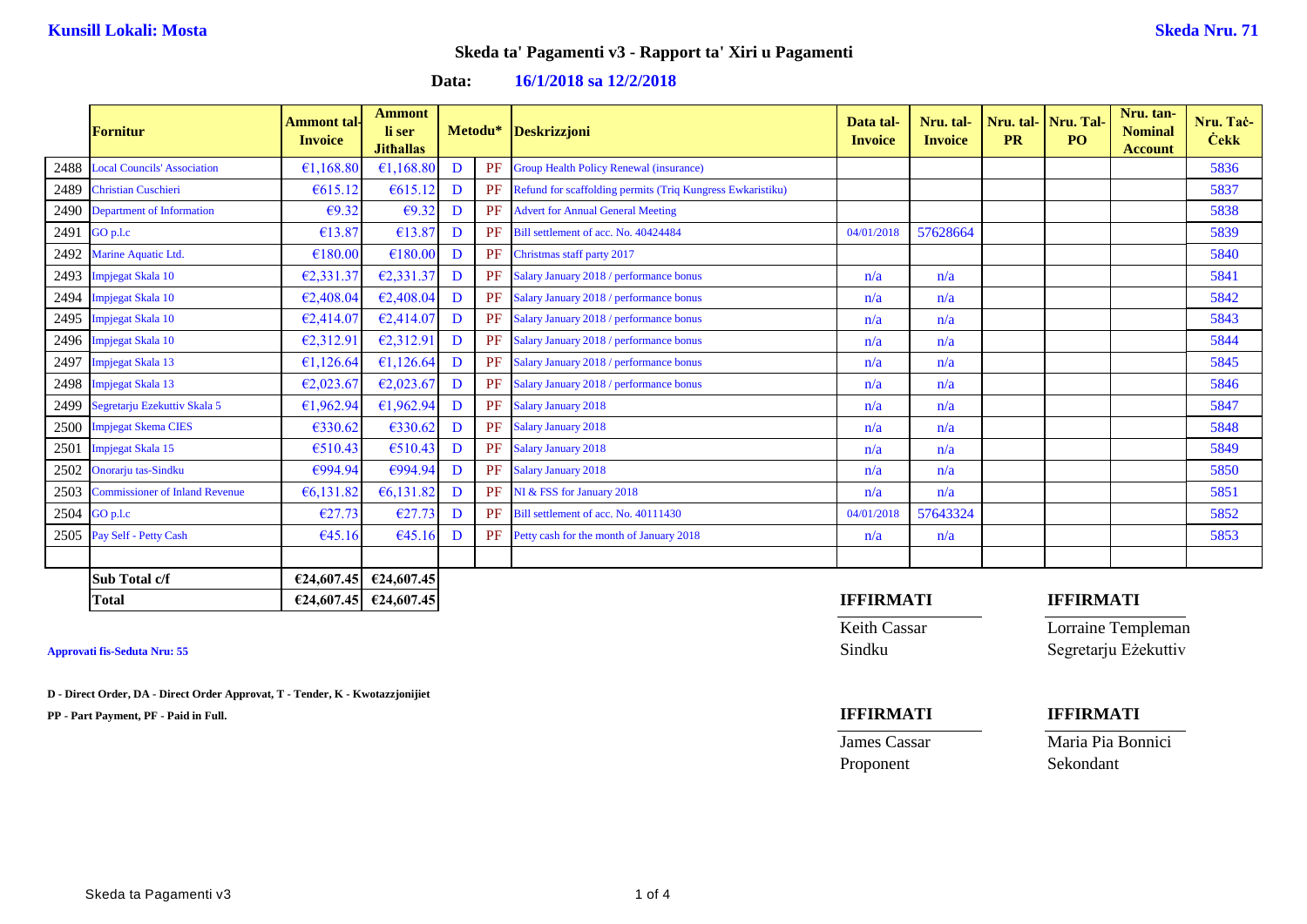| Data: | 16/1/2018 sa 12/2/2018 |  |
|-------|------------------------|--|
|-------|------------------------|--|

|            | <b>Fornitur</b>                                                     | <b>Ammont</b> tal<br><b>Invoice</b> | <b>Ammont</b><br>li ser<br><b>Jithallas</b> |    | Metodu*   | Deskrizzjoni                                                                     | Data tal-<br><b>Invoice</b> | Nru. tal-<br><b>Invoice</b> | Nru. tal-Nru. Tal<br><b>PR</b> | P <sub>O</sub>       | Nru. tan-<br><b>Nominal</b><br><b>Account</b> | Nru. Tač-<br><b>Cekk</b> |
|------------|---------------------------------------------------------------------|-------------------------------------|---------------------------------------------|----|-----------|----------------------------------------------------------------------------------|-----------------------------|-----------------------------|--------------------------------|----------------------|-----------------------------------------------|--------------------------|
|            | 2506 Adore More                                                     | €529.09                             | €529.09                                     | D  | PF        | <b>I</b> blinds for Town Hall                                                    | 08/02/2018                  | 1194                        |                                | 1478                 | 7310                                          | 5854                     |
| 2507       | <b>Alka Ceramics</b>                                                | €202.96                             | €202.96                                     | D  | PF        | 4 ceramics street names                                                          | 16/01/2018                  | 6583                        |                                | 1444                 | 2330                                          | 5855                     |
| 2508       | <b>Allied Newspapers</b>                                            | €51.68                              | €51.68                                      | D  | PF        | <b>Advert Annual Meeting</b>                                                     | 17/01/2018                  | ASI646355                   |                                | <b>PF ASO1159027</b> |                                               | 5856                     |
|            | 2509 Anna-Maria Grech                                               | €494.00                             | €494.00                                     | T. | <b>PF</b> | <b>Youth Work Services for December 2017</b>                                     | 07/01/2018                  | Mosta LC<br>12/17           |                                |                      | 3365                                          | 5857                     |
|            | 2510 Bitmac (Works) Ltd                                             | €319.00                             | €319.00                                     | D  | PF        | <b>IRR</b> bags & blackflex                                                      | 29/01/2018                  | 151658                      |                                | 1471                 | 2310/002                                      | 5858                     |
| 2511       | <b>C.S.D. Office Supplies</b>                                       | €159.51                             | €159.51                                     | D  | PF        | Various stationary items                                                         | 31/01/2018                  | 5152                        |                                | 1476                 | 2620                                          | 5859                     |
|            | 2512 Calleja Ltd.                                                   | €28.18                              | €28.18                                      | D  | PF        | 6 MCB's                                                                          | 05/02/2018                  | 70055364                    |                                | 1462                 | 2210/002                                      | 5860                     |
|            | 2513 D Street Lighting                                              | €9.900.00                           | €9,900.00                                   | T  | PF        | <b>Outdoor Christmas lighting decorations 2017</b>                               | 03/01/2018                  | 2018 10                     |                                |                      |                                               | 5861                     |
|            | 2514 Datatrak IT Services                                           | €58.88                              | €58.88                                      | D  | PF        | Pre Region tickets LES December 2017                                             | 31/12/2017                  | 1012199                     |                                |                      | 3010                                          | 5862                     |
|            | 2515 Ell's Urban Services                                           | €504.65                             | €1,699.11                                   | T. | PF        | Patching in Triq il-Waqqafa                                                      | 24/10/2017                  | <b>Bill 20</b>              |                                |                      | 2310/003                                      | 5863                     |
|            | 2516 Ell's Urban Services                                           | €335.96                             |                                             | T. | <b>PF</b> | Patching in Triq il-Fenici, Triq l-Alwetta & Triq il-Bonnijiet                   | 24/10/2017                  | <b>Bill 20</b>              |                                |                      | 2310/003                                      | 5863                     |
| 2517       | <b>Ell's Urban Services</b>                                         | €46.93                              |                                             | T  | PF        | Patching in Triq il-Kappella ta' l-Isperanza                                     | 24/10/2017                  | <b>Bill 20</b>              |                                |                      | 2310/003                                      | 5863                     |
|            | 2518 Ell's Urban Services                                           | €811.57                             |                                             | T  | PF        | Patching in Triq il-Kappella ta' l-Isperanza                                     | 24/10/2017                  | <b>Bill 20</b>              |                                |                      | 2310/003                                      | 5863                     |
| 2519       | Elton John Zammit obo Elton John<br><b>Zammit Cleaning Services</b> | €193.23                             | €543.16                                     | T. | PF        | leaning services at MLC administrative offices & other premises<br>December 2017 | 31/12/2017                  | EJZ0413                     |                                |                      | 3055                                          | 5864                     |
| 2520       | Elton John Zammit obo Elton John<br><b>Zammit Cleaning Services</b> | €349.93                             |                                             | T. | PF        | leaning services at MLC administrative offices & other premises<br>January 2018  | 31/01/2018                  | <b>EJZ0430</b>              |                                |                      | 3055                                          | 5864                     |
| 2521       | <b>Frankie Mifsud</b>                                               | €75.00                              | €150.00                                     | D  | PF        | <b>Opening blockage at Gents Public Convenience</b>                              | 16/12/2017                  | 10663                       |                                | 1455                 | 2310/002                                      | 5865                     |
| 2522       | <b>Frankie Mifsud</b>                                               | €75.00                              |                                             | D  | PF        | Opening blockage at Gents Public Convenience                                     | 21/12/2017                  | 10664                       |                                | 1460                 | 2310/002                                      | 5865                     |
| 2523       | <b>Jimmy Muscat</b>                                                 | €1,447.50                           | €1,447.50                                   |    | PF        | <b>Bulky refuse collection January 2018</b>                                      | 31/01/2018                  | 001/18                      |                                |                      | 3042                                          | 5866                     |
| 2524 Klikk |                                                                     | €260.00                             | €260.00                                     | D  | PF        | <b>Microsoft Office 2016 Home &amp; Business</b>                                 | 11/01/2018                  | 22383                       |                                | 1466                 | 3110                                          | 5867                     |
|            |                                                                     |                                     |                                             |    |           |                                                                                  |                             |                             |                                |                      |                                               |                          |
|            | Sub Total c/f                                                       | €15,843.07                          | €15,843.07                                  |    |           |                                                                                  |                             |                             |                                |                      |                                               |                          |
|            | Sub Total b/f                                                       |                                     | €24,607.45 $\big $ €24,607.45               |    |           |                                                                                  |                             |                             |                                |                      |                                               |                          |

**D - Direct Order, DA - Direct Order Approvat, T - Tender, K - Kwotazzjonijiet**

**PP - Part Payment, PF - Paid in Full. IFFIRMATI IFFIRMATI**

# **Total €40,450.52 €40,450.52 IFFIRMATI IFFIRMATI**

**James Cassar Maria Pia Bonnici** Proponent Sekondant

Keith Cassar Lorraine Templeman **Approvati fis-Seduta Nru: 55** Sindku Segretarju Eżekuttiv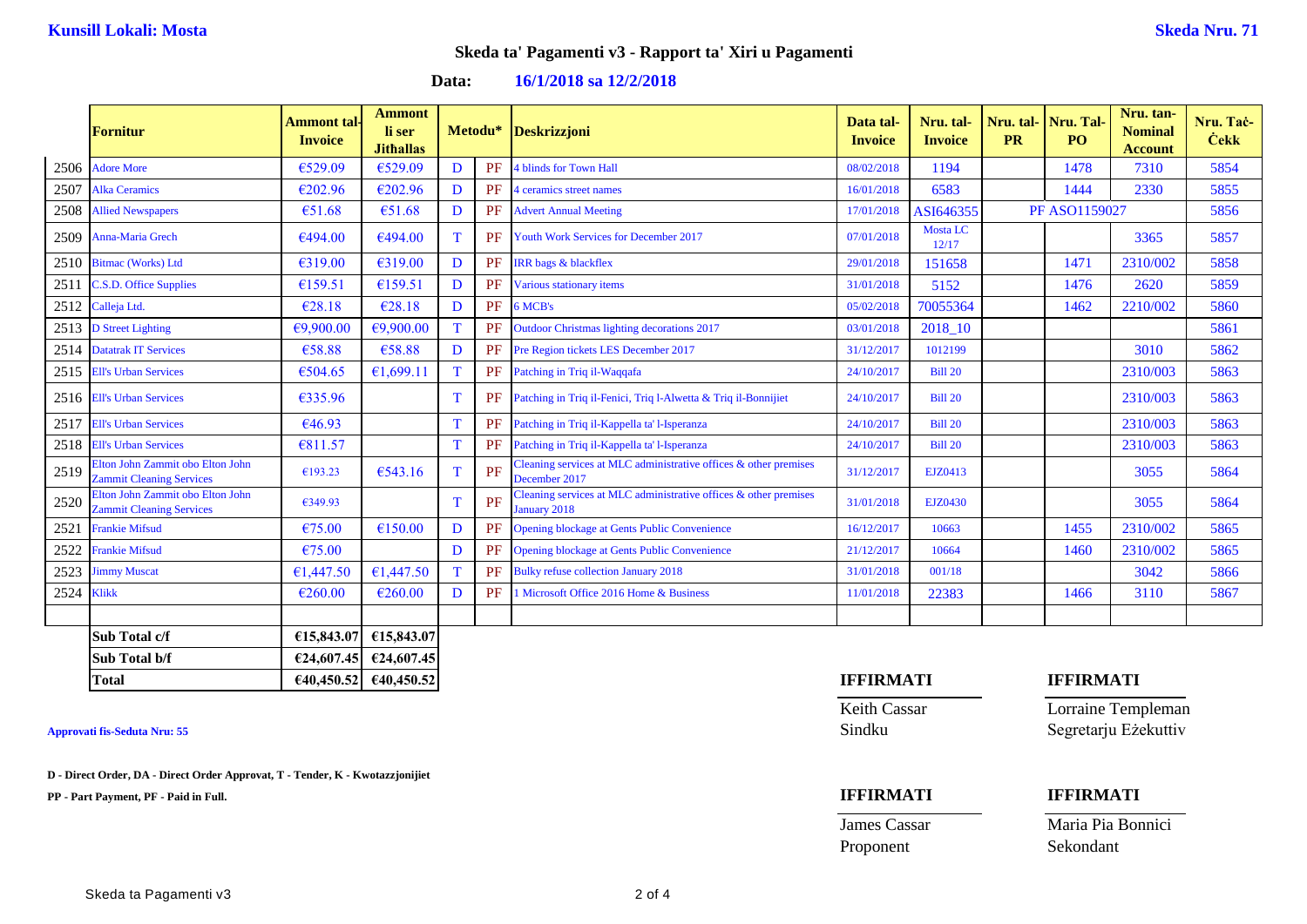|      | Fornitur                                        | <b>Ammont</b> tal-<br><b>Invoice</b> | <b>Ammont</b><br>li ser<br><b>Jithallas</b> |   | Metodu* | <b>Deskrizzjoni</b>                                                                                                               | Data tal-<br><b>Invoice</b> | Nru. tal-<br><b>Invoice</b> | <b>PR</b> | Nru. tal- Nru. Tal<br>PO <sub>1</sub> | Nru. tan-<br><b>Nominal</b><br><b>Account</b> | Nru. Tac-<br><b>Cekk</b> |
|------|-------------------------------------------------|--------------------------------------|---------------------------------------------|---|---------|-----------------------------------------------------------------------------------------------------------------------------------|-----------------------------|-----------------------------|-----------|---------------------------------------|-----------------------------------------------|--------------------------|
| 2525 | <b>Mario Mifsud</b>                             | €500.00                              | €1,500.00                                   |   | PF      | <b>Legal Services October 2017</b>                                                                                                | 08/01/2018                  | $\mathbf{1}$                |           |                                       | 3140                                          | 5868                     |
| 2526 | <b>Mario Mifsud</b>                             | €500.00                              |                                             | T | PF      | <b>Legal Services November 2017</b>                                                                                               | 08/01/2018                  | $\overline{2}$              |           |                                       | 3140                                          | 5868                     |
| 2527 | <b>Mario Mifsud</b>                             | €500.00                              |                                             | T | PF      | <b>Legal Services December 2017</b>                                                                                               | 08/01/2018                  | $\overline{3}$              |           |                                       | 3140                                          | 5868                     |
| 2528 | Media.Link Communications Company<br>Ltd        | €16.52                               | €84.96                                      | D | PF      | <b>Advert Annual Meeting (Live)</b>                                                                                               | 31/01/2018                  | 67651                       |           | AD 1467                               |                                               | 5869                     |
| 2529 | <b>Media.Link Communications Company</b><br>Ltd | €68.44                               |                                             | D | PF      | <b>Advert Annual Meeting (Nazzjon)</b>                                                                                            | 31/01/2018                  | 67571                       |           | <b>ACO 5159</b>                       |                                               | 5869                     |
| 2530 | <b>Northern Cleaning Group Ltd</b>              | €11.456.40                           | €11,456.40                                  | T | PF      | <b>Collection of Waste December 2017</b>                                                                                          | 31/12/2017                  | <b>MST 12/17</b>            |           |                                       | 3041                                          | 5870                     |
| 2531 | <b>PC Options Ltd - Scan Centre</b>             | €99.00                               | €99.00                                      | D | PF      | Monitor for administration office                                                                                                 | 09/01/2018                  | IS1I15299                   |           | 1465                                  | 7310                                          | 5871                     |
| 2532 | <b>PCWise Malta</b>                             | €120.00                              | €120.00                                     | D | PF      | <b>8 Mobile CPU Tower Stands</b>                                                                                                  | 31/01/2018                  | 34953                       |           | 1475                                  |                                               | 5872                     |
|      | 2533 Philip Azzopardi                           | €1,592.20                            | €1,592.20                                   | T | PF      | Maintenance hand / Messenger for the month of January 2018                                                                        | 31/01/2018                  | 001/18                      |           |                                       |                                               | 5873                     |
| 2534 | Philip Azzopardi                                | €650.00                              | €650.00                                     | T | PF      | Use of van for the month of January 2018                                                                                          | 31/01/2018                  | 002/18                      |           |                                       |                                               | 5874                     |
|      | 2535 Philip Azzopardi                           | €94.40                               | €94.40                                      | D | PF      | Riembursement payment to E. Camilleri for repairing front office door<br>and 7 tables                                             | 19/01/2018                  | 4470                        |           | WO 007-2018                           |                                               | 5875                     |
|      | 2536 PwC Malta Technology Services Ltd          | €474.95                              | €474.95                                     | T | PF      | IT Services rendered in January 2018                                                                                              | 02/02/2018                  | <b>MLT38200</b><br>056      |           |                                       |                                               | 5876                     |
| 2537 | <b>R&amp;G</b> Hardware                         | €45.54                               | €45.54                                      | D | PF      | Various ironmongery items                                                                                                         | 12/12/2017                  | 43755                       |           | 1466                                  | 2210/002                                      | 5877                     |
|      | 2538 Robert Borg                                | €1,572.69                            | €2,404.59                                   | D | PF      | Changing 2 poles to LED, changing transformers and bulbs $\&$<br>installing over & under main switch in soft area in Triq il-Wied | 08/12/2017                  | 8                           |           | WO 143-20                             | 2310/003                                      | 5878                     |
|      | 2539 Robert Borg                                | €490.88                              |                                             | D | PF      | Repairing fault in soft area of Civic Centre and changing 6 LED's                                                                 | 14/12/2017                  | 21                          |           | WO 62-201                             | 2310/003                                      | 5878                     |
|      | 2540 Robert Borg                                | €341.02                              |                                             | D | PF      | installing over / under voltage device and application to connect<br>service in Gnien Reggie Cilia                                | 14/12/2017                  | 21                          |           | WO 83.201                             | 2310/003                                      | 5878                     |
|      | 2541 Rodney Cassar                              | €225.00                              | €225.00                                     | D | PF      | Photography on the occasion of Jum il-Qalbiena Mostin 2017                                                                        | 21/11/2017                  | 0017-12                     |           | 1437                                  | 3362                                          | 5879                     |
|      |                                                 |                                      |                                             |   |         |                                                                                                                                   |                             |                             |           |                                       |                                               |                          |
|      | Sub Total c/f                                   | €18,747.04                           | €18,747.04                                  |   |         |                                                                                                                                   |                             |                             |           |                                       |                                               |                          |
|      | Sub Total b/f                                   |                                      | €40,450.52 €40,450.52                       |   |         |                                                                                                                                   |                             |                             |           |                                       |                                               |                          |

**D - Direct Order, DA - Direct Order Approvat, T - Tender, K - Kwotazzjonijiet**

**PP - Part Payment, PF - Paid in Full. IFFIRMATI IFFIRMATI**

# **Total €59,197.56 €59,197.56 IFFIRMATI IFFIRMATI**

Proponent Sekondant

Keith Cassar Lorraine Templeman **Approvati fis-Seduta Nru: 55** Sindku Segretarju Eżekuttiv

**James Cassar Maria Pia Bonnici**